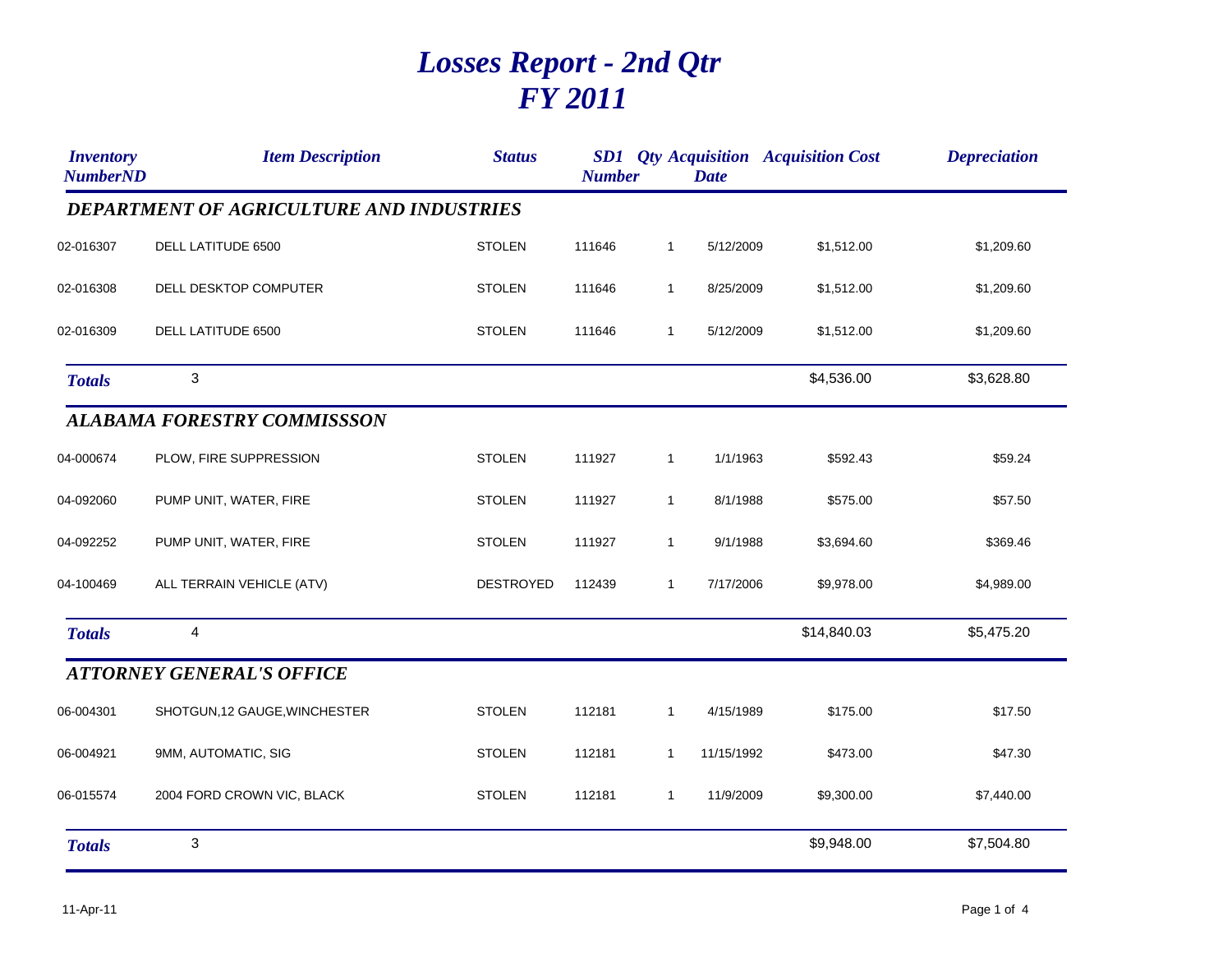| <b>Inventory</b><br><b>NumberND</b> | <b>Item Description</b>                    | <b>Status</b>    | <b>Number</b> |              | <b>Date</b> | <b>SD1</b> Qty Acquisition Acquisition Cost | <b>Depreciation</b> |
|-------------------------------------|--------------------------------------------|------------------|---------------|--------------|-------------|---------------------------------------------|---------------------|
|                                     | <b>DEPARTMENT OF CONSERVATION</b>          |                  |               |              |             |                                             |                     |
| 11-027769                           | RIFLE, COLT, M161A 5.56mm                  | <b>STOLEN</b>    | 111248        | $\mathbf{1}$ | 6/21/2010   | \$500.00                                    | \$450.00            |
| <b>Totals</b>                       | $\mathbf{1}$                               |                  |               |              |             | \$500.00                                    | \$450.00            |
|                                     | <b>DEPARTMENT OF CORRECTIONS</b>           |                  |               |              |             |                                             |                     |
| 12-026135                           | VAN, 8 PASS.                               | <b>DESTROYED</b> | 112083        | $\mathbf{1}$ | 1/21/1998   | \$18,891.83                                 | \$1,889.18          |
| 12-032573                           | <b>TYPEWRITER</b>                          | LOST             | 112084        | $\mathbf{1}$ | 11/14/1988  | \$975.00                                    | \$97.50             |
| 12-058595                           | RADIO MOBILE                               | <b>LOST</b>      | 112084        | $\mathbf{1}$ | 10/6/1997   | \$871.20                                    | \$87.12             |
| 12-059552                           | RADIO MOBILE                               | LOST             | 112084        | $\mathbf{1}$ | 10/10/1997  | \$871.20                                    | \$87.12             |
| 12-070056                           | RADIO MOBILE                               | <b>LOST</b>      | 112084        | $\mathbf{1}$ | 8/7/2000    | \$562.50                                    | \$56.25             |
| <b>Totals</b>                       | 5                                          |                  |               |              |             | \$22,171.73                                 | \$2,217.17          |
|                                     | <b>DEPARTMENT OF PUBLIC HEALTH</b>         |                  |               |              |             |                                             |                     |
| 23-068504                           | RADIATION MONITOR KIT W/ION CH             | <b>STOLEN</b>    | 111165        | $\mathbf{1}$ | 8/17/2001   | \$8,563.18                                  | \$856.32            |
| 23-074785                           | Satellite Receiver                         | <b>STOLEN</b>    | 112223        | $\mathbf{1}$ | 8/4/2004    | \$2,317.44                                  | \$695.23            |
| 23-078183                           | Laptop                                     | <b>STOLEN</b>    | 112023        | $\mathbf{1}$ | 8/10/2006   | \$1,508.00                                  | \$754.00            |
| 23-088337                           | TELEVISION/DVD                             | <b>STOLEN</b>    | 112223        | $\mathbf{1}$ | 10/21/2010  | \$673.00                                    | \$605.70            |
| 23-088338                           | Television                                 | <b>STOLEN</b>    | 112223        | $\mathbf{1}$ | 10/21/2010  | \$1,208.00                                  | \$1,087.20          |
| <b>Totals</b>                       | $\mathbf 5$                                |                  |               |              |             | \$14,269.62                                 | \$3,998.45          |
|                                     | <b>ALABAMA DEPARTMENT OF PUBLIC SAFETY</b> |                  |               |              |             |                                             |                     |
| 35-062046                           | RADIO PORTABLE 800 MHZ M/A-COM             | LOST             | 111791        | $\mathbf{1}$ | 11/21/2005  | \$1,494.80                                  | \$597.92            |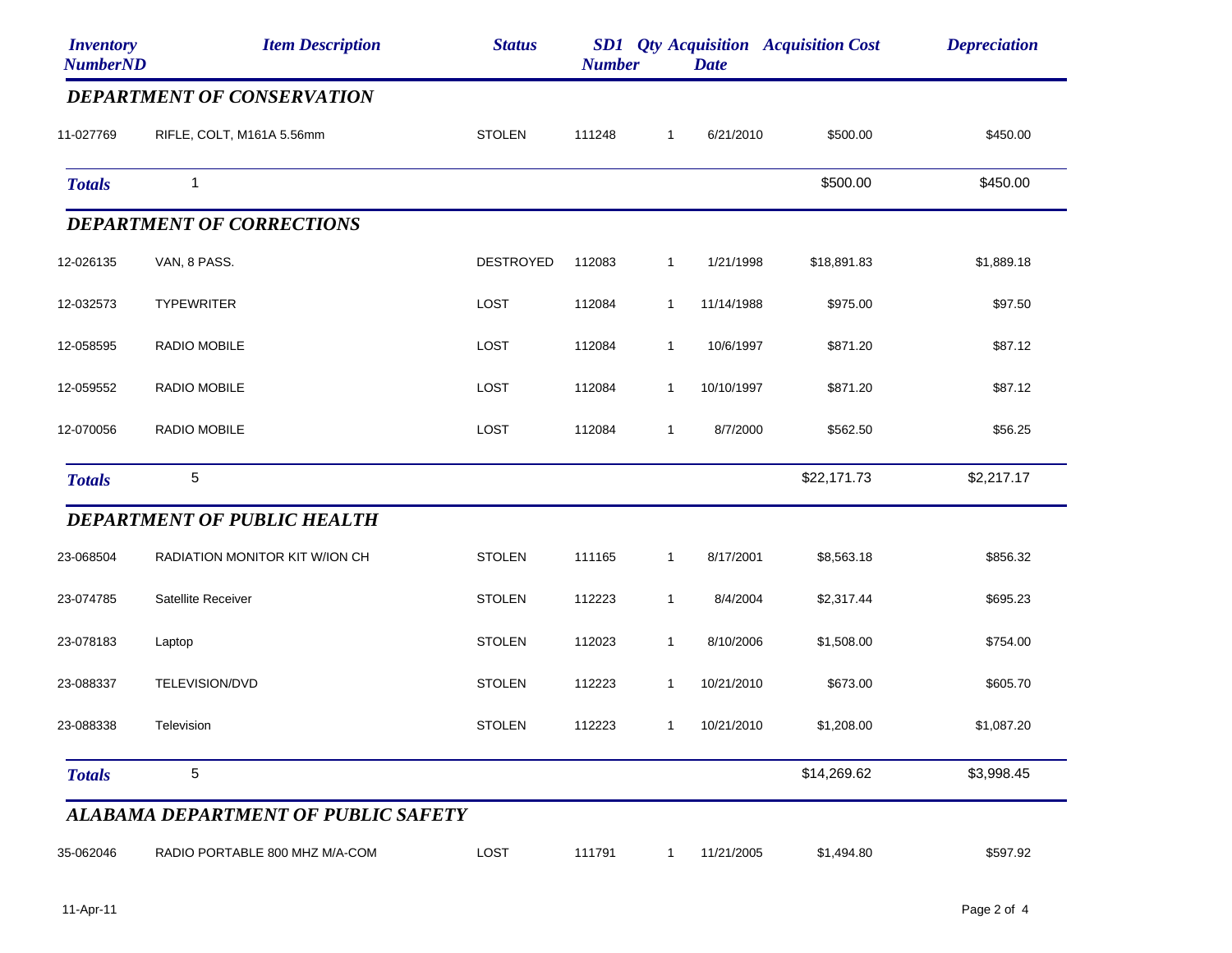| <i><b>Inventory</b></i><br><b>NumberND</b> | <b>Item Description</b>                              | <b>Status</b>    | <b>Number</b> |              | <b>Date</b> | <b>SD1</b> Qty Acquisition Acquisition Cost | <b>Depreciation</b> |
|--------------------------------------------|------------------------------------------------------|------------------|---------------|--------------|-------------|---------------------------------------------|---------------------|
| 35-071532                                  | CPU LAPTOP PANASONIC TOUGHBOOK                       | <b>DESTROYED</b> | 112474        | $\mathbf{1}$ | 5/24/2007   | \$3,683.00                                  | \$2,209.80          |
| <b>Totals</b>                              | $\overline{2}$                                       |                  |               |              |             | \$5,177.80                                  | \$2,807.72          |
|                                            | <b>DEPARTMENT OF VETERAN'S AFFAIRS</b>               |                  |               |              |             |                                             |                     |
| 45-005391                                  | 4 DOOR SEDAN                                         | <b>DESTROYED</b> | 110083        | 1            | 11/10/2004  | \$19,500.00                                 | \$5,850.00          |
| <b>Totals</b>                              | 1                                                    |                  |               |              |             | \$19,500.00                                 | \$5,850.00          |
|                                            | <b>DEPARTMENT OF CONSERVATION</b>                    |                  |               |              |             |                                             |                     |
| 54-072906                                  | <b>GENERATOR KUBOTA A-5000</b>                       | <b>STOLEN</b>    | 111706        | $\mathbf{1}$ | 9/15/1985   | \$1,200.00                                  | \$120.00            |
| 54-078984                                  | TRACTOR DIESEL W/LOADER 30HP                         | <b>STOLEN</b>    | 112246        | $\mathbf{1}$ | 3/6/2002    | \$21,292.31                                 | \$2,129.23          |
| 54-078986                                  | SCRAPER BLADE BOX 6' (TRACTOR)                       | <b>STOLEN</b>    | 112246        | $\mathbf{1}$ | 3/25/2002   | \$588.00                                    | \$58.80             |
| <b>Totals</b>                              | 3                                                    |                  |               |              |             | \$23,080.31                                 | \$2,308.03          |
|                                            | ALABAMA DEPARTMENT OF ECONOMIC AND COMMUNITY AFFAIRS |                  |               |              |             |                                             |                     |
| 64-006809                                  | Dell E6510 Latitude Notebook Computer                | <b>STOLEN</b>    | 111736        | $\mathbf{1}$ | 8/26/2010   | \$1,353.00                                  | \$1,217.70          |
| <b>Totals</b>                              | 1                                                    |                  |               |              |             | \$1,353.00                                  | \$1,217.70          |
| <b>YOUTH SERVICES</b>                      |                                                      |                  |               |              |             |                                             |                     |
| 83-011762                                  | MONITOR, COLOR, COMPAQ                               | LOST             | 112475        | $\mathbf{1}$ | 2/6/1998    | \$677.00                                    | \$67.70             |
| <b>Totals</b>                              |                                                      |                  |               |              |             | \$677.00                                    | \$67.70             |
|                                            | <b>ALABAMA MEDICAID AGENCY</b>                       |                  |               |              |             |                                             |                     |
| 89-016305                                  | CPU, TABLET, FUJITSU LIFEBOOK T5010                  | <b>STOLEN</b>    | 111885        | $\mathbf{1}$ | 4/14/2009   | \$1,743.50                                  | \$1,394.80          |
| <b>Totals</b>                              | $\mathbf{1}$                                         |                  |               |              |             | \$1,743.50                                  | \$1,394.80          |